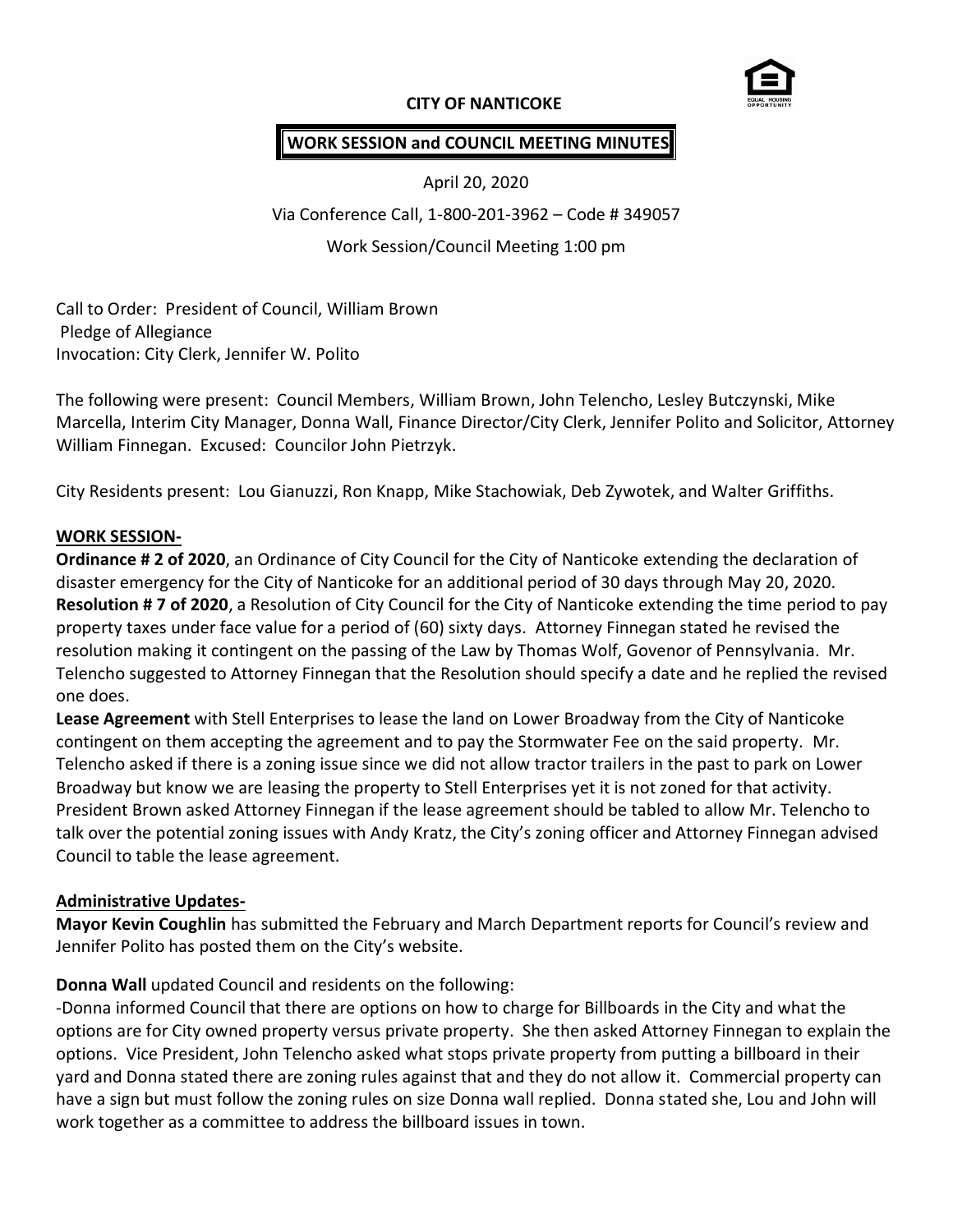-Donna updated Council on the benches and stated Mr. Alberola sent in an insurance certificate but it was for an auto policy and Donna contacted him and he was supposed to have the correct policy to her by yesterday and she did not receive it as of yet. Attorney Finnegan suggested writing him a letter giving him until May 1, 2020 to furnish the insurance and fix broken benches after Mr. Telencho suggested giving him a date to comply by or remove the benches all together.

-Donna informed Council that the clerical staff are all working from their homes remotely and come into the building at different times to get work done and keep the bills being paid and running reports. Mr. Telencho stated when we do reopen, to announce the building has been sanitized.

-Donna stated TSE has been granted a waver to complete replacing the water lines on W. Main Street by the Burger King and also over in Honey Pot. She also stated there was a water main break on Center Street in Honey Pot and the water company's truck fell into a sink hole and damaged a sewer line which they will repair. Councilor Mike Marcella asked Donna if all of the ADA Ramps that we installed improerly have been fixed and she replied no. Mr. Marcella aked if Pennoni is inspecting them and she said yes. Mr. Marcella asked Attorney Finnegan if an ADA ramp is installed incorrectly and Pennoni signs off on it are they liable for the cost to fix it and Attorney Finnegan said yes they are. President William Brown asked Councilor Telencho if his question about pave cuts was answered and he replied yes.

**A Motion** was made by Councilmember Telencho, seconded by Councilmember Butczynski to adjourn the work session. Motion carried unanimously.

## **REGULAR MEETING** Comments from the Public agenda items only.

Mr. Stachowiak wanted to confirm the lease with Stell Enterprises was for the use of 1 acre of the City's land and he was told yes. He asked who cleared all the vegetation that is more than an acre and will be subject to the rain tax and Donna asked she will have to look into it. She asked if it was cleared recently and Mr. Stachowiak replied yes. Mr. Stachowiak asked if the four corners of the acre of property will be marked so they do not use more that an acre and Donna said they corners can be marked. Mr. Stachowiak asked if they were storing top soil and or the heavy equipment to because now there may be a zoning issue and Stell may have to ply to change the zoning laws to accommodate the heavy equipment. Donna replied she will look into all of his concerns. Mr. Stachowiak asked about the utilities paying for permits for pave cuts that was discussed at an ADA committee meeting in the past. President Brown said they do. Mr. Stachowiak stated that the utility companies are really putting the screw to the City. Their repairs to our streets are horribly done and President Brown agreed and asked the Mayor to set up another meeting with the ADA committee. Mayor replied he would but for now it would have to be a teleconference but Mr. Stachowiak preferred it waited due to there are photos with explanations that need to be discussed in person when they can. Mr. Gianuzzi stated when it comes down to the billboards, no one know anything about them or who owns them. He stated we need to do something to try to collect what is due to the City. Mr. Gianuzzi stated he hope we do not have issues with Stell and poorly maintained or damaged equipment on the property. He stated we just got rid of a mess down there. Mr., Gianuzzi stated after 6 months, Mr. Alberola is using a stall tactic by sending you the wrong insurance then promising to send you a different policy and the City should not give him too much more time to comply with our requests. President Brown said we are going to give him until May 1, 2020 to comply or the benches will be removed.

Mr. Ron Knapp thanked Attorney Finnegan and Council for considering to extend the payment of property taxes. Mr. Knapp also commented on the billboards and President Brown asked Donna to research these issues. Mr. Gianuzzi said he, Donna and John are looking into this matter and Donna replied she is doing research on this matter. Mr. Knapp asked if the City could do a right-to-know to get the information from Mr. Alberola and Attorney Finnegan stated Mr. Alberola does not fall under the right-to-know laws.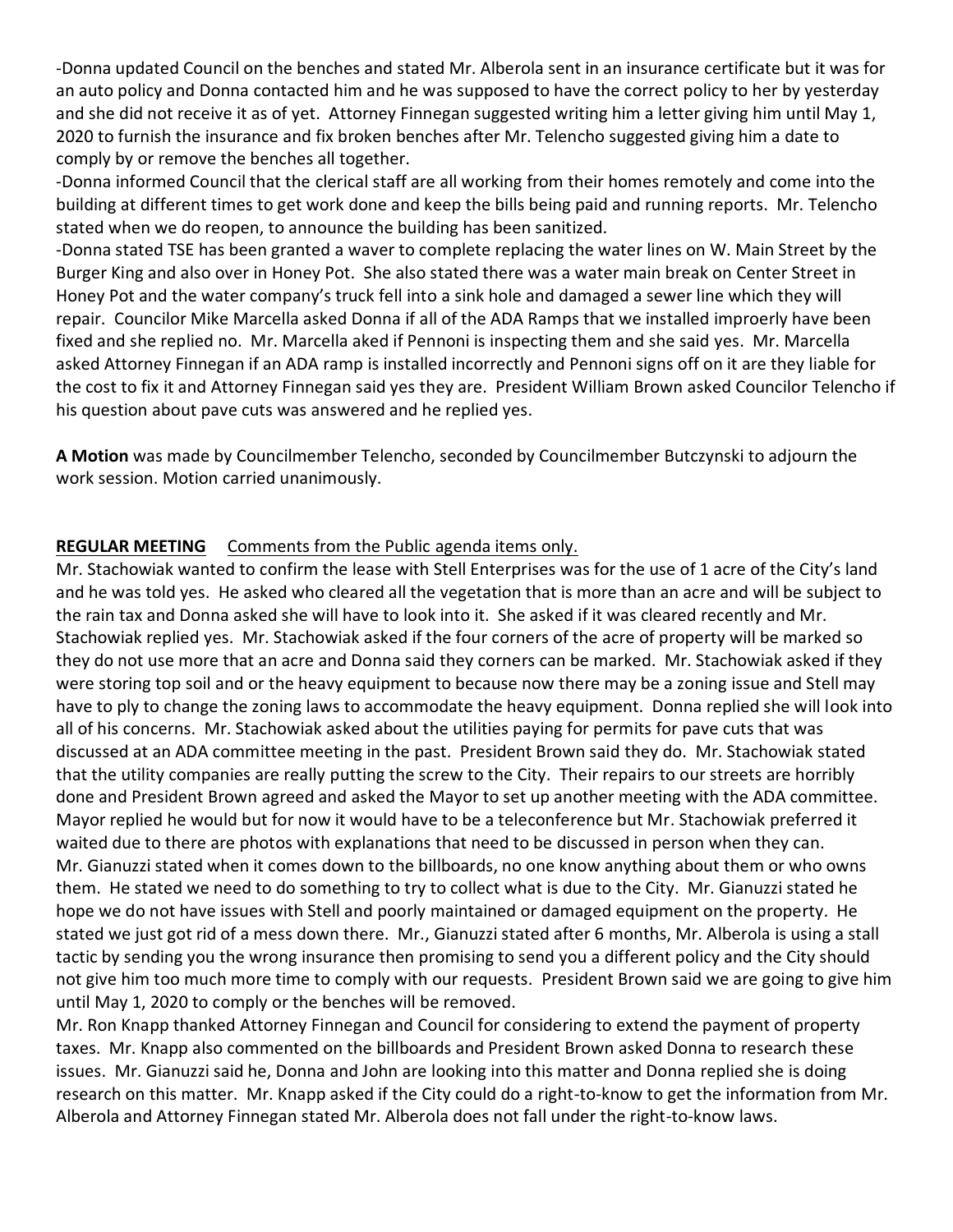Mr. Walter Griffiths commented on the Resolution # 7 of 2020 to move the property tax deadline and said the statute law does not allow it. The statute says you can forgive any late fee or penalty Mr. Griffith replied. Attorney Finnegan asked Mr. Griffith if this is what the County is considering, because he was told the County was extending the due date for face payments. Mr. Griffith stated that Attorney Finnegan was given the wrong information and the County is most likely voting to remove the 10% penalty at the April 28, 2020 meeting. Attorney Finnegan stated that he wants to mirror what the County is proposing so he advised Council to table this resolution to see what the County passes.

## **Old Business**

None

# **New Business**

**A Motion** to approve the March 4, 2020 minutes was made by Councilmember Marcella, seconded Councilmember Telencho.

Motion carried 3-1. Councilmember Butczynski abstained.

**A Motion** to approve the March 30, 2020 minutes was made by Councilmember Telencho, seconded Councilmember Marcella.

Motion carried 3-1. Councilmember Butczynski abstained.

**A Motion** to approve the ratification of the bills in the amount of \$414,870.99 (Payroll \$103,237.28 and Payables \$311,633.71) was made by Councilmember Butczynski, seconded by Councilmember Telencho. Motion carried unanimously.

A Motion to approve the payment of the bills in the amount of \$647,728.90(Payroll \$189,443.73 and Payables \$458,285.17) was made by Councilmember Marcella, seconded by Councilmember Butczynski. Motion carried unanimously.

**A Motion** to approve **Ordinance #2 of 2020**, an Ordinance of City Council for the City of Nanticoke extending the declaration of disaster emergency for the City of Nanticoke for an additional period of 30 days through May 20, 2020 was made by Councilmember Marcella, seconded Councilmember Telencho. Motion carried unanimously.

**A Motion** to table **Resolution # 7 of 2020**, a Resolution of City Council for the City of Nanticoke extending the time period to pay property taxes under face value for a period of (60) sixty days. Attorney Finnegan stated he revised the resolution making it contingent on the passing of the Law by Thomas Wolf, Govenor of Pennsylvania was made by Councilmember Marcella, seconded Councilmember Telencho. Motion carried unanimously. Resolution was tabled.

**A Motion** to table the **Lease Agreement with Stell Enterprises**, to lease the land on Lower Broadway from the City of Nanticoke contingent on them accepting the agreement and to pay the Stormwater Fee on the said property was made by Councilmember Telencho, seconded Councilmember Butczynski. Motion carried unanimously. Lease Agreement was tabled.

# **COMMENTS FROM THE PUBLIC –**

**Mr. Ron Knapp** stated that this pandemic has been a learning experience for all of us on keeping the environment clean and with that being said, he asked the Mayor at the meeting he attended with all the Mayors was the topic of illegal dumping brought up and Mayor Kevin Coughlin said no. Mr. Knapp said he is asking this because the City of Wilkes Barre got money for a camera system to control this and asked if the City of Nanticoke has explored any means of financing for cameras. Donna Wall replied we have and a grant has already been submitted to try to get funding for cameras. Mr. Knapp asked Council since we had very little snow removal this year, what happens to the surplus of funds allocated for snow removal. Interim City Manager, Donna Wall answered the question by stating the excess money will be used on other Highway Aid